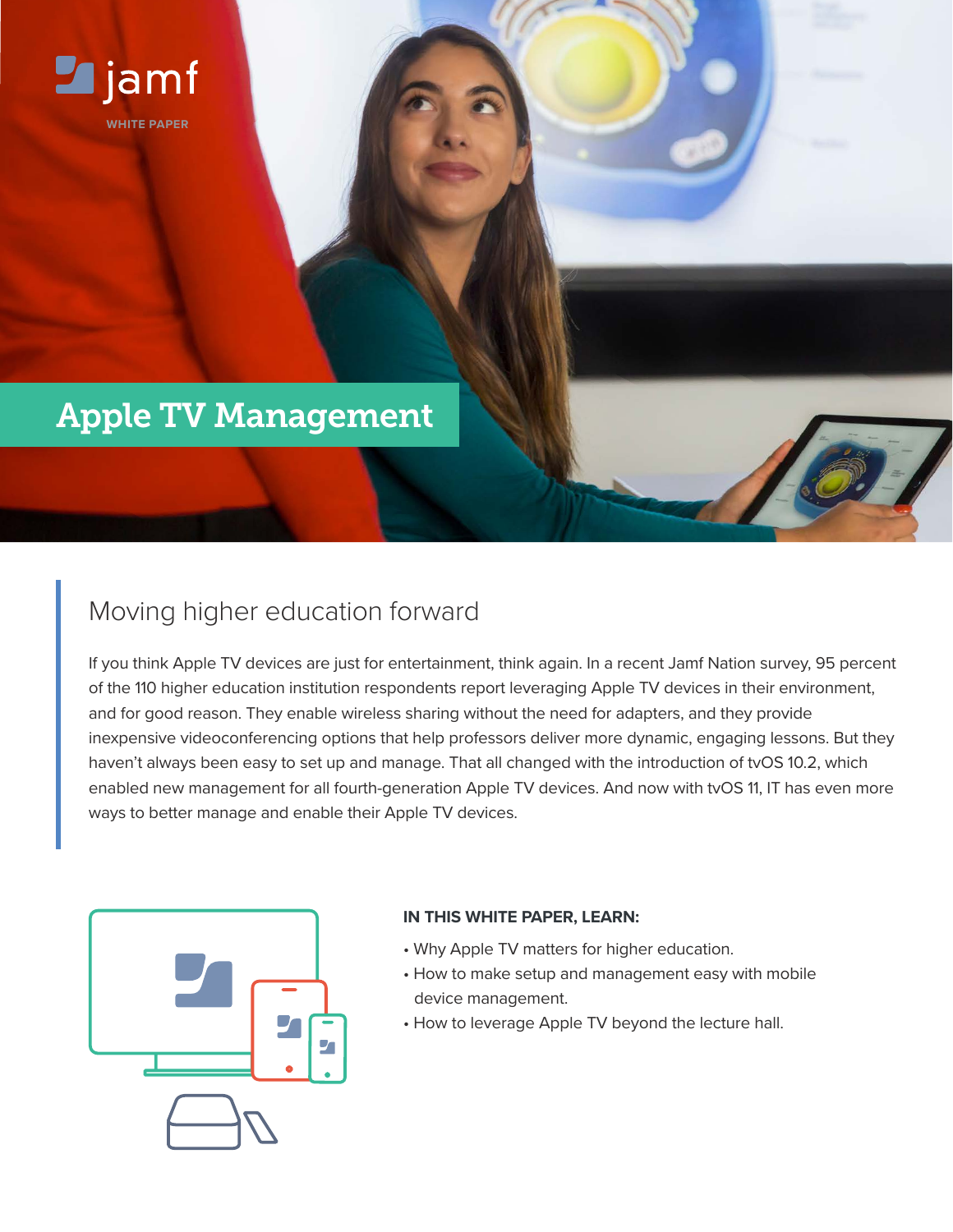### Why Apple TV for higher education

Like Mac and iPad, Apple TV is a powerful tool for higher education institutions. Twenty percent of schools surveyed about their Apple TV usage have 25-100 Apple TV devices, with a further nine percent citing 101-1,000 TV devices. From promoting interaction and collaboration to fitting seamlessly within the Apple ecosystem, the use cases and benefits are vast. Before expanding on these, let's examine four core Apple TV fundamentals that are key to its appeal.



#### **GOODBYE DONGLES. HELLO AIRPLAY.**

AirPlay is a wireless streaming technology. Introduced in 2004, it eliminates the need for display adapters, changing the way presentations are delivered and how people collaborate. By placing an Apple TV in a lecture hall, hallway or faculty conference room, a Mac, iPad or iPhone user can enable AirPlay to wirelessly display their content onto the connected screen. Because AirPlay is a built-in feature of Apple's modern operating systems, it is very simple for all users to leverage. When a Mac, iPad or iPhone detects an Apple TV on the network, AirPlay options are automatically made available.

#### **AIRPLAY FOR NON-APPLE DEVICES**

While AirPlay is built into all Apple devices, Apple TV works with common non-Apple platforms and devices, such as Windows and Chromebook. With third-party solutions like AirParrot 2 or Ditto installed on a professor's or teacher device, content can be streamed wirelessly to an Apple TV, creating a similar experience to AirPlay. And at a price point starting at \$149, Apple TV devices with AirPlay become an attractive alternative to projector systems that require replacement parts.



#### **BUILT FOR APPS**

Apple TV is all about the apps. Apps give users control of what they want to watch and when. With the release of tvOS 12, higher education institutions can deploy apps directly from the App Store to devices. Additionally, higher education institutions can develop and deploy custom, in-house apps for tvOS. All it takes is an idea (or the ability to reimagine a custom in-house app for tvOS).



### **EQUIPPED WITH ITS OWN OPERATING SYSTEM**

tvOS is an operating system developed by Apple in late 2015 for the latest fourth-generation Apple TV. With a dedicated operating system purposebuilt for Apple TV, Apple will develop both new and dedicated consumer and IT features for the platform and continue to bring it in line with its other operating systems. Based on iOS, tvOS inherited many of the same features and accessibility options users have come to know and expect from other Apple devices. Beyond user experience consistency, tvOS is now equipped with a mobile device management (MDM) framework (like iOS), making robust over-the-air management with a mobile device management solution possible for the first time.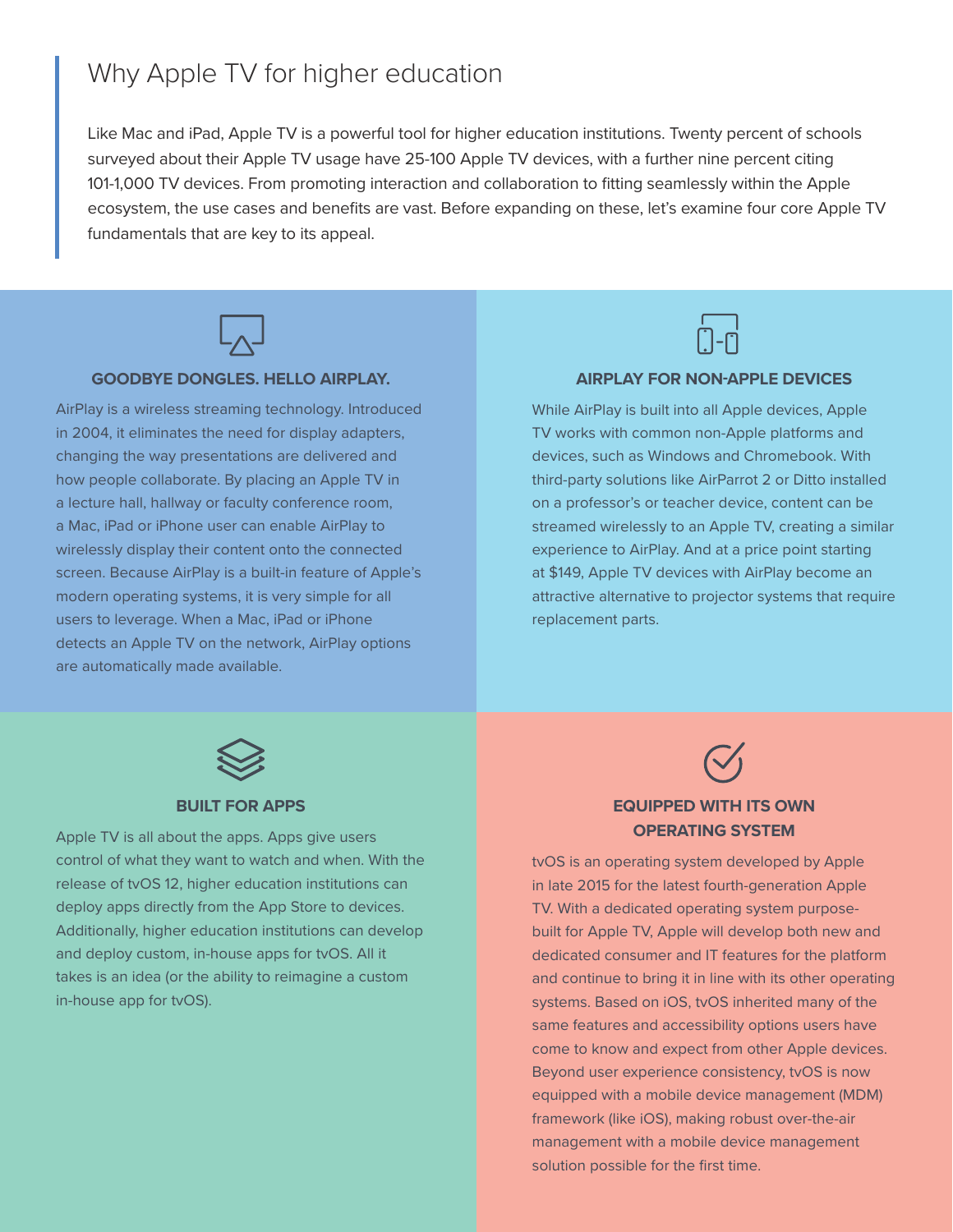## Apple TV Management

Prior to fourth-generation Apple TV and tvOS 10.2, Apple TV devices lacked many of the streamlined enrollment and management features IT admins had grown accustomed to with macOS and iOS devices. However, with tvOS 10.2 for the first time, IT admins has access to new management capabilities for Apple TV including, zero-touch setup, over-the-air configuration, remote commands and in-house app distribution making the set up process as seamless as setting up their Mac or iPad. This allowed for scalable mass deployments and an interconnected experience between Apple devices.

Additional management capabilities released with tvOS 11 made it possible for IT to strengthened AirPlay security by assigning passwords to specific devices and associate them with an Apple TV. This ensured information can only be shared with the intended room. tvOS 11 also allowed IT to modify and lock Apple TV device names for easier inventory reporting.

With the most recent tvOS update, tvOS 12, IT has the ability to purchase and distribute Apple TV App Store apps (in bulk) directly to devices as well as deploy in-house custom apps. Additionally, IT can now install software update commands and block proximity password requests.

### Second or third-generation Apple TV?

Don't have fourth-generation Apple TV devices? That's OK. While earlier models won't have all of the management functionality of the newest device, the third-generation Apple TV devices still have functionality important to transforming the educational experience for students and enhancing other areas of educational organizations. See the chart below for a side-by-side comparison of key functionality that's available with thirdand fourth-generation Apple TV devices.

|                                                  | <b>3rd Generation Apple TV</b> | 4th Generation Apple TV and later |
|--------------------------------------------------|--------------------------------|-----------------------------------|
| AirPlay                                          | <b>Built-in</b>                | Built-in                          |
| <b>AirPlay Permissions</b>                       |                                |                                   |
| <b>AirPlay Restrictions</b>                      |                                |                                   |
| <b>Apple Configurator Enrollment</b>             |                                |                                   |
| Device Enrollment Program (DEP)                  |                                |                                   |
| Conference Display Mode                          | <b>Manually</b>                |                                   |
| <b>Custom App Deployment</b>                     |                                |                                   |
| Single App Mode                                  |                                |                                   |
| <b>MDM Commands</b><br>(remote wipe and restart) |                                |                                   |
| Show/Hide Apps                                   |                                |                                   |
| Define Home Screen Layout                        |                                |                                   |
| Assign Passcode to Specific Devices              |                                |                                   |
| Restrict Age Inappropriate Media Content         |                                |                                   |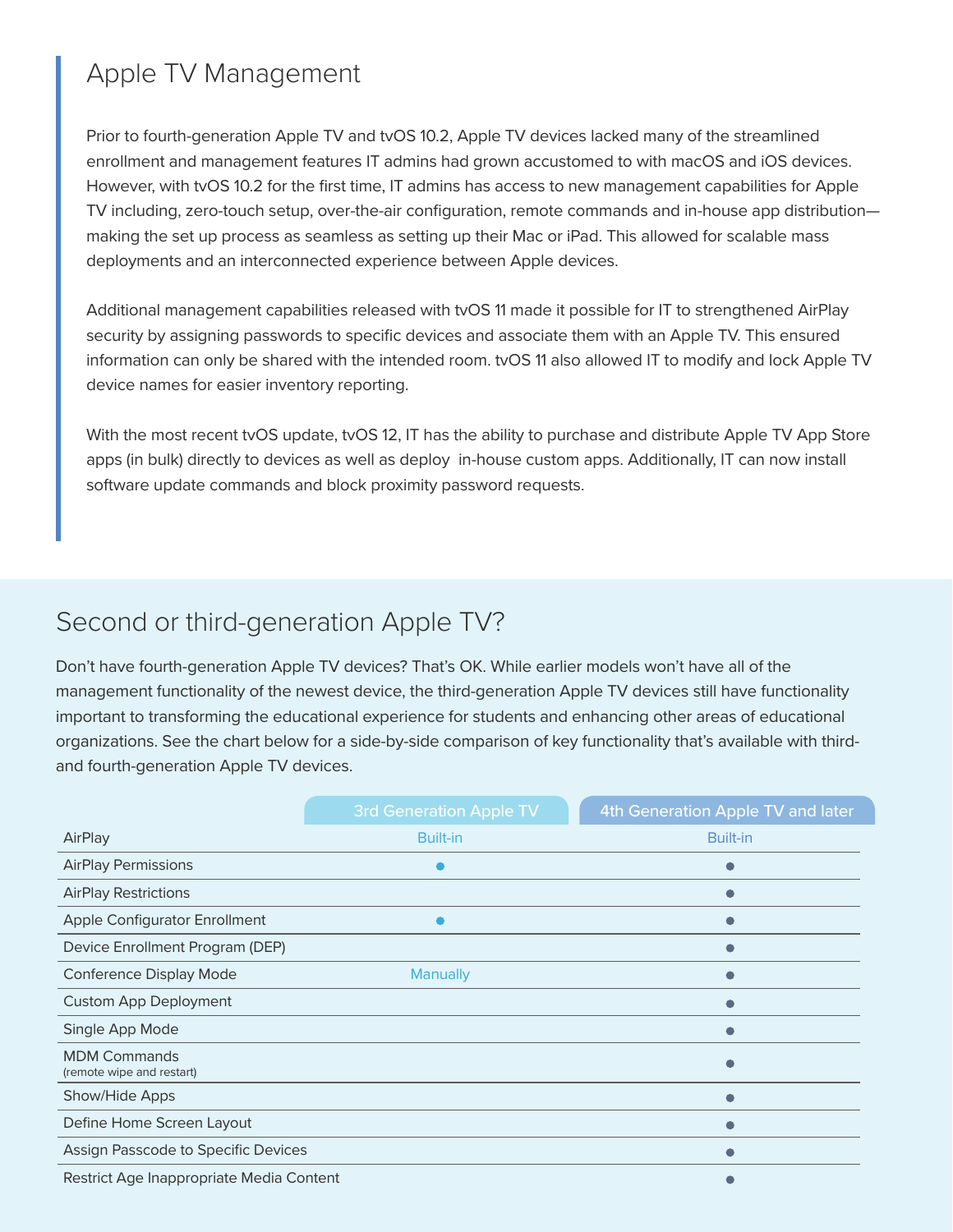#### **WITH APPLE'S LATEST TV OPERATING SYSTEM AND A MDM SOLUTION, IT CAN ACHIEVE:**



#### **ZERO-TOUCH DEPLOYMENT**

tvOS 12 and later supports Apple School Manager to power a completely automated setup experience. Higher education institutions purchasing Apple TV devices through Apple, or an authorized reseller under Apple School Manager, can configure their newly purchased devices with an MDM solution. When the Apple TV is powered on, connected to Ethernet and displayed through HDMI, all configurations, settings and apps deploy automatically without the need for any manual configuration. With this in mind, IT can leverage faculty to unbox the Apple TV, plug in the power and Ethernet, and the management solution does the rest – all in under 60 seconds.



#### **CONFIGURATION PROFILES**

Using an MDM solution, IT can define settings with tvOS configuration profiles and distribute them to Apple TV devices. As a result, Wi-Fi, restrictions and AirPlay settings are more easily applied over the air. Further, Apple TV devices can be put in Single App Mode to customize the Apple TV experience by class or Conference Display Mode for an intuitive presentation workflow.



#### **SMART TARGETING**

With the ability to automatically collect inventory details, including Apple TV device names from all managed devices, IT can quickly and accurately identify which devices require action. Based on this inventory information, IT can build targeted groups to trigger automatic device management tasks. For example, IT can now find all Apple TV devices without AirPlay settings configured and then deploy that configuration.



#### **AIRPLAY MANAGEMENT**

IT can mass associate and configure iOS devices with Apple TV. This empowers professors to easily display content. This functionality exempts IT from troubleshooting display issues, freeing them up to focus on other, more strategic projects. IT also has more control over AirPlay security with the latest tvOS update, IT is now able to set passwords for specific Apple TV devices to share automatically to associated iPads.



#### **WIPE AND RESTART**

With the ability to remotely wipe and re-boot an Apple TV anywhere and at any time, IT can easily troubleshoot Apple TV devices without having to go to the device's physical location. Further, wiping and re-enrolling devices at the close of a school year ensures the security and privacy of usernames, passwords or other personal information by removing them from the Apple TV.



#### **APP AND SCREEN SUPPORT**

IT can leverage MDM to deploy both custom in-house and App Store apps directly to Apple TV devices. Additionally, IT can set a Home Screen layout, show/hide apps as well as restrict media content based on age guidance.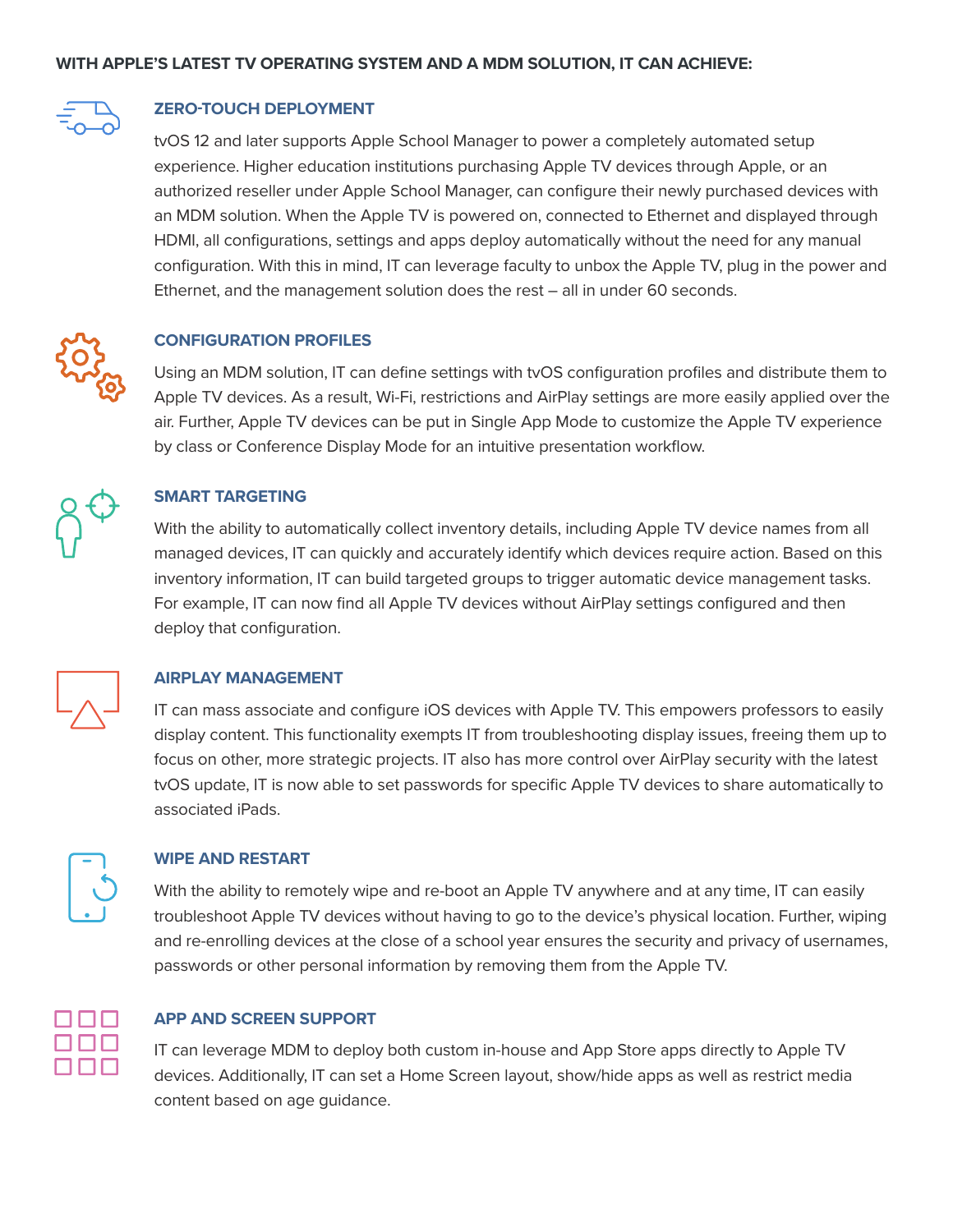

### Apple TV beyond the classroom

By coupling MDM for tvOS with apps, Apple TV is proving its value both in and out of the classroom. Education participants from the Jamf Nation Apple TV survey cited at least five unique use cases, which can be summarized into three distinct categories: in-classroom experiences, digital signage and conference room applications.

#### **EFFECTIVE COLLABORATION**

Using AirPlay, students can display their Mac, iPad or other device screen in any study room outfitted with a large screen and Apple TV. Wireless sharing makes it easy for students to discuss their work and facilitate group collaboration.

#### **ENGAGING PRESENTATIONS**

With Airplay's screen-mirroring capabilities, professors can project content from their iOS devices on any television or monitor that's connected to an Apple TV. This functionality allows students to watch as professors, in real time, edit a paper, engage with an app, change settings, or show photos for videos in a lecture. Additionally, by using this Airplay feature, the professor essentially turns a large-scale TV into an iPad, giving students a more engaging classroom presentation.

#### **ATTENDANCE ALTERNATIVES**

Using Airplay to display their FaceTime, Skype, or Cisco Jabber videoconferencing sessions, professors can present students with a more dynamic lesson by including remote guests. And sick students don't have to miss their favorite lectures. With Airplay on the Apple TV, they can easily watch the lesson from home. This inexpensive videoconferencing ability provides professors and students with a better overall experience.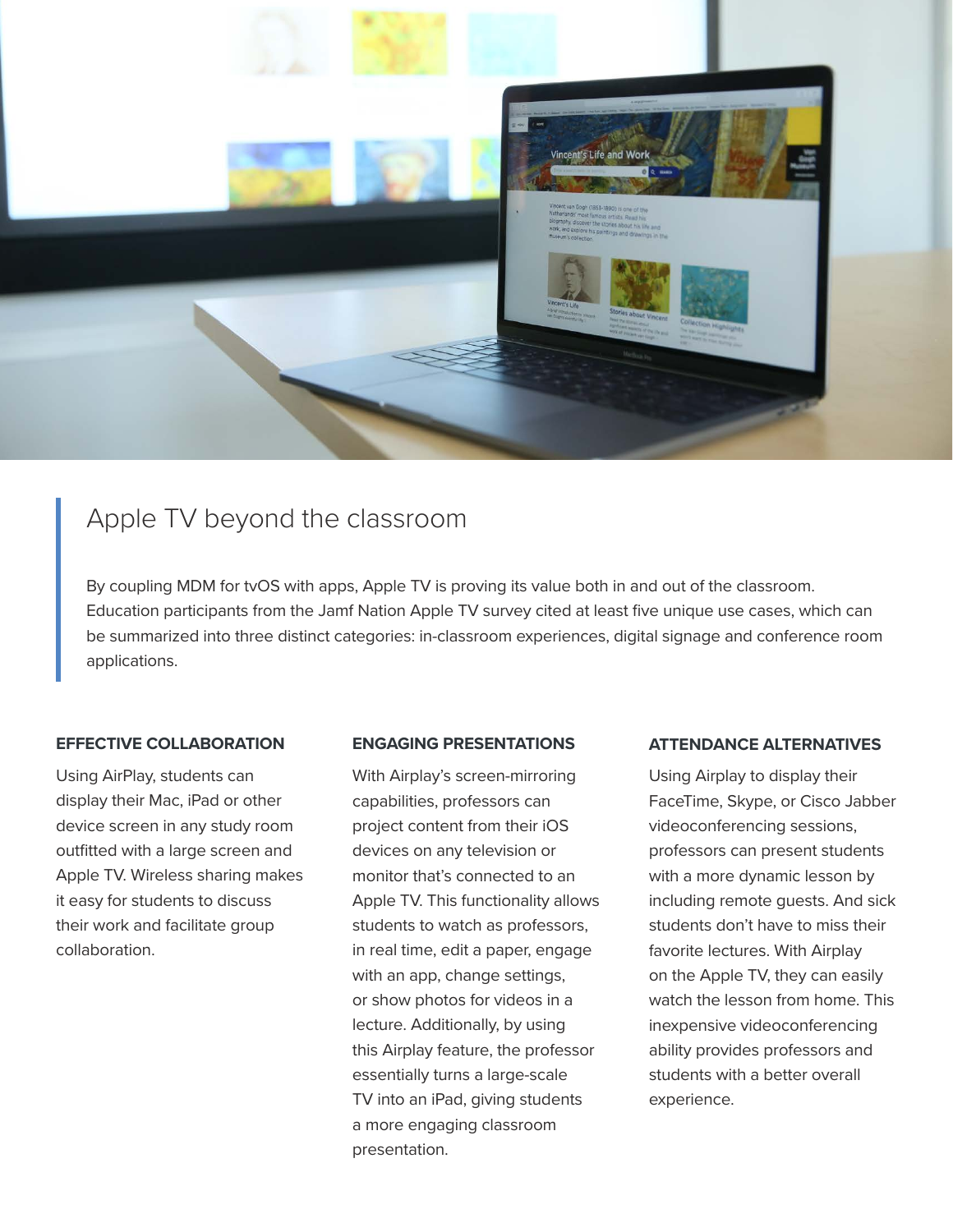#### **DIGITAL SIGNAGE**

Universities have a need to share broadly – with their students, faculty and staff. From event information to way-finding and even emergency alerts, Apple TV makes digital signage more affordable, accessible, scalable and manageable. And, with an MDM solution, higher education institutions can also control what is shown in different locations throughout the campus.

#### **FACULTY MEETINGS AND LOUNGE DISPLAYS**

Enabling Conference Display Mode transforms the consumer Apple TV experience into a wireless conference room experience with AirPlay – complete with a customizable welcome message. Higher education institutions can tailor the welcome message in Conference Display Mode to include additional instructions or information for each conference room or lounge. Additionally, to eliminate confusion, Conference Display Mode hides everything else on the screen, so AirPlay, with the pertinent instructions on how to use it, is the default screen. It's all users see when they enter a conference room for a faculty meeting. IT can even define which Apple TV devices display on each iOS device.

"We imagined teachers being able to display any historic picture, map or other educational content on a classroom display with the simple command of their voice," said Blair Anderson, technology manager, Shawnee Heights School District in Tecumseh Kansas. "That's why we deployed fourthgeneration Apple TV devices to every classroom and conference room in the district. Being able to use Jamf Pro to manage our entire ecosystem of Apple products, including Mac, iPad and Apple TV, lets us transform, yet supervise, the total learning experience for students and help improve teacher effectiveness."